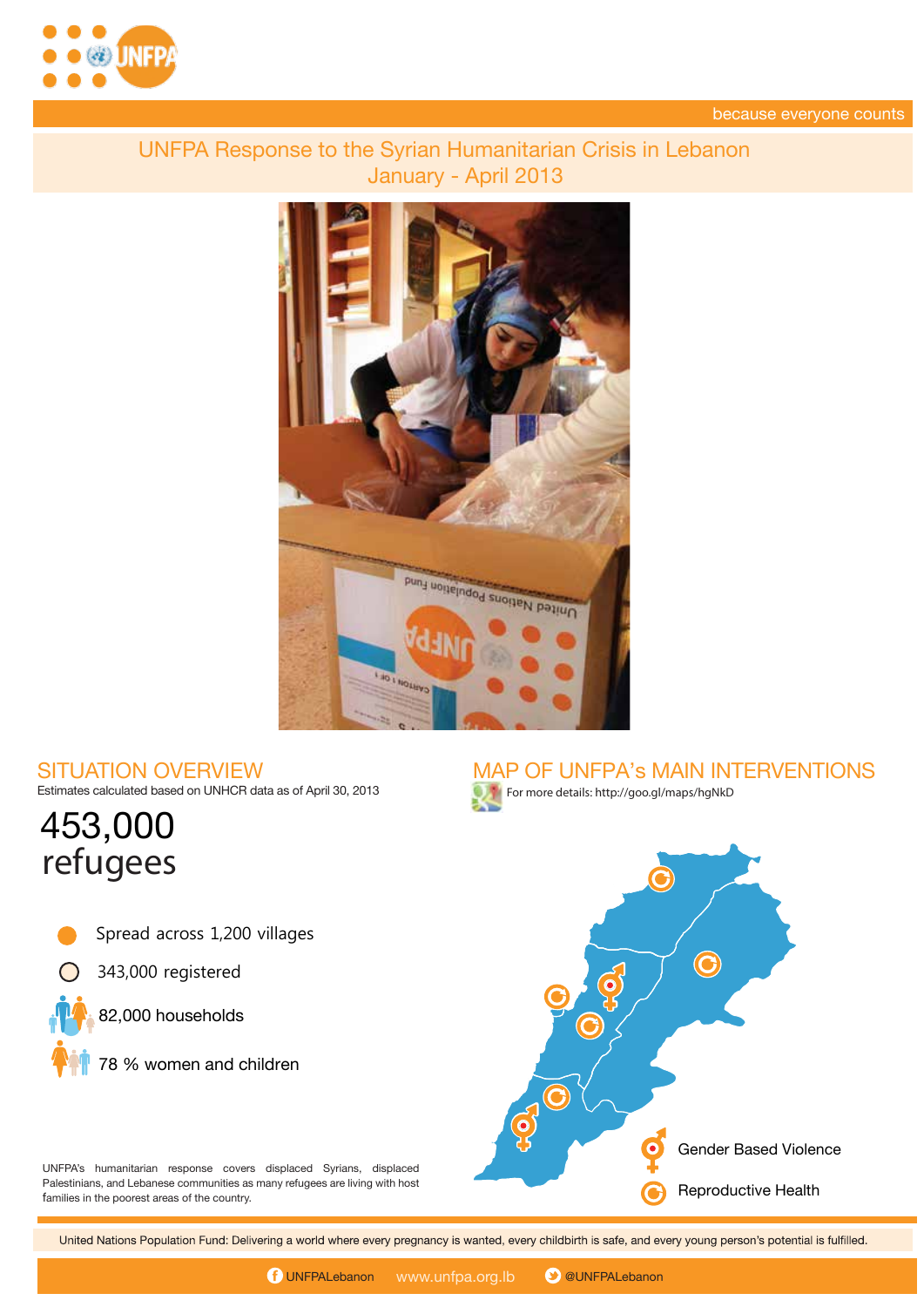

## because everyone counts because everyone counts

## **BUDGET**

| <b>Donor</b>                                                                              | <b>US \$</b>       | <b>Activities</b>                                                                                                                                                                                                                                                                                                                                                                                                                                                                                                                                                                                                                                  |
|-------------------------------------------------------------------------------------------|--------------------|----------------------------------------------------------------------------------------------------------------------------------------------------------------------------------------------------------------------------------------------------------------------------------------------------------------------------------------------------------------------------------------------------------------------------------------------------------------------------------------------------------------------------------------------------------------------------------------------------------------------------------------------------|
| <b>United Nations Central</b><br>Emergency Response Fund<br>$\left( d \right)$<br>CENTRAL | 102,533            | Reproductive health kits<br>$\bullet$<br>Reproductive health pharmaceuticals<br>$\bullet$<br>Logistical support and distribution of commodities<br>$\bullet$<br>Awareness raising to women/girls in host communities<br>٠<br>Monitoring support<br>$\bullet$                                                                                                                                                                                                                                                                                                                                                                                       |
| US Department of State /<br>Bureau of Population,<br>Refugees and Migration               | 500,000            | Women / girls dignity kits<br>$\bullet$<br>Training social workers on mental health, psychological support and parenting techniques<br>$\bullet$<br>Training school teachers on behavioural management<br>٠<br>Focus group discussion with girls/women on stress, gender based violence, anxiety,<br>$\bullet$<br>depression or family-related such problems<br>Behavioral interventions for mothers and children<br>٠<br>Awareness raising and public lectures<br>Informative material and flyers<br>٠<br>Referral services for women / family members to specific gender-based violence<br>interventions<br>Treatment for severe mental distress |
| Government of Germany<br>Die<br>Bundesregierung<br>UNFPA Programme funds<br>• •©DJINFP    | 140,000<br>250,000 | Monitoring support<br>$\bullet$<br>Support women safe spaces and women support groups<br>$\bullet$<br>Training of social workers on psycho-social/mental health<br>$\bullet$<br>Dignity kits/ sanitary pads for women and girls<br>$\bullet$<br>Production of GBV informative, relevant and culturally sensitive material<br>$\bullet$<br>Reproductive health and gender based violence assessment<br>$\bullet$<br>Youth needs assessment<br>$\bullet$<br>Training on Minimum Initial Service Package for reproductive health<br>$\bullet$<br>Training on clinical management of rape survivors<br>$\bullet$                                       |
| UNFPA Emergency funds<br><b>DECATIONED</b>                                                | 175,000            | Rolling out of Standard Operating Procedures on Gender Based Violence<br>Development of informative material<br>٠<br>Awareness raising on reproductive health and gender based violence<br>Technical assistance<br>Support youth safe spaces<br>$\bullet$<br>Training of trainers on family planning mental health and counselling in reproductive tract<br>٠<br>infections for young people                                                                                                                                                                                                                                                       |
| <b>TOTAL</b>                                                                              | 1,167,533          | Training of young people on comprehensive package<br>Awareness raising to young people on reproductive health<br>٠<br>Training of trainers<br>$\bullet$<br>Information/communication                                                                                                                                                                                                                                                                                                                                                                                                                                                               |

#### **PARTNERS**

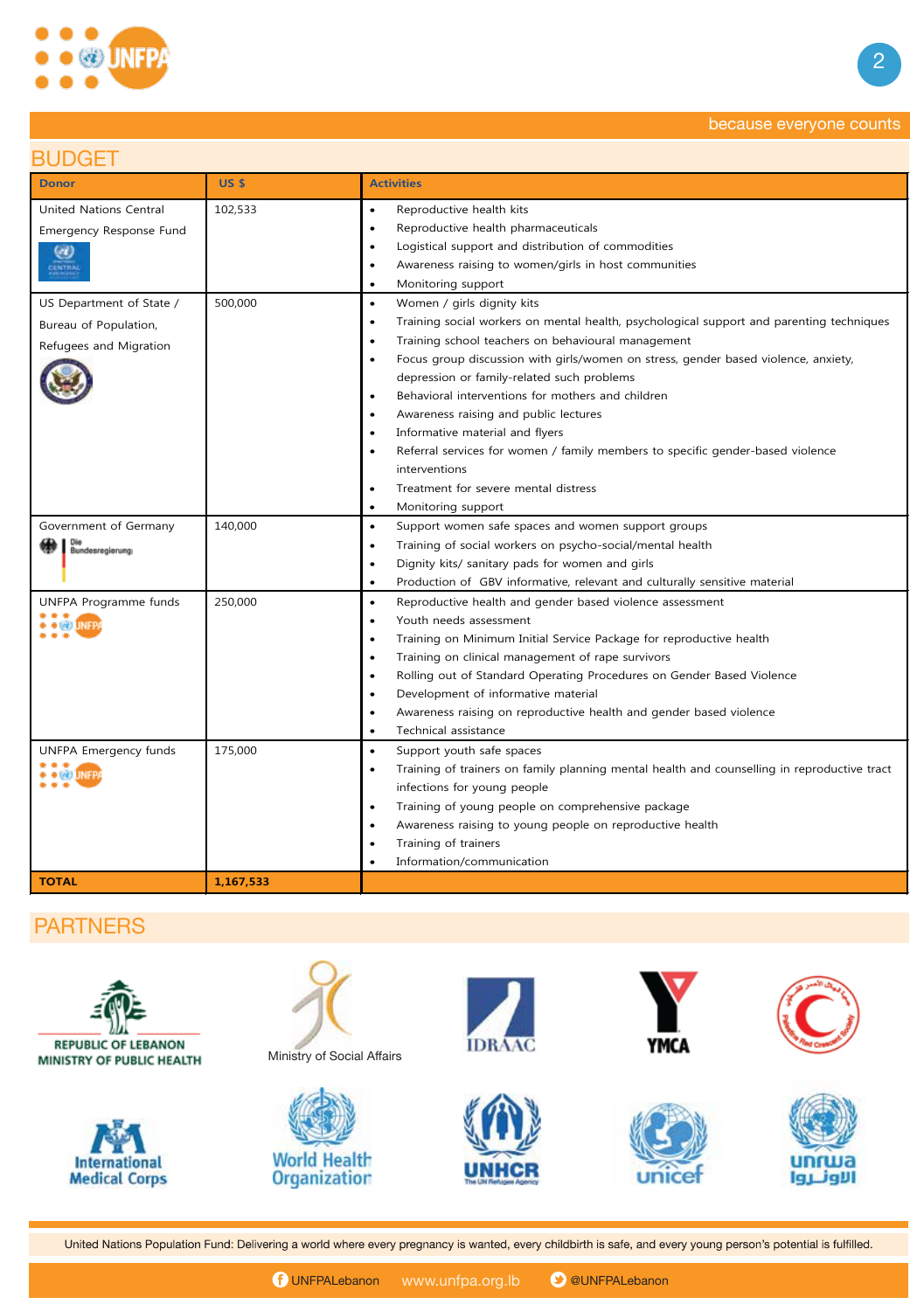

**3**

#### **ASSESSMENTS**

#### **Assessment of Service Delivery Points Offering Reproductive Health Services**

#### **Situation**

UNFPA focuses on improving data availability and analysis around sexual and reproductive health (including family planning) as timely and reliable data is essential for efficient targeting of relief, accountability and for realistic estimation of funding.

#### **Response**

Assessment of service delivery points (primary health care centers, social development centers and NGOs with health dispensaries) offering reproductive health (RH) services for displaced Syrians conducted in order identify existing needs and explore ways to fill those critical gaps.

**Reach**

7 service delivery points in North, South, Bekaa and Beirut assessed.

#### **REPRODUCTIVE HEALTH**

#### **Raising Awareness on Sexual and Reproductive Health and Gender Based Violence**

#### **Situation**

There are no camps in Lebanon and most Syrian refugees have settled in the poorest parts of the country, in districts like Akkar in the North and Baalbek or Hermel in the Bekaa. The North Governorate is home to 40% of Lebanon's poor, with more than half the people living under US\$4 a day. Although 60% of refugees are now renting their own homes, still their presence in more than 1000 villages across the country has depleted government-provided supplies in pharmacies, increased competition for jobs, raised the price of housing, and, in some cases, more than doubled the population of the town or village. Assisting poor Lebanese hosts is key in defusing tensions building between refugees and host communities.

#### **Response**

Raising awareness of women and girls from host communities on antenatal care (including nutrition), post natal care, family planning, reproductive tract infections and sexually transmitted infections, and Gender Based Violence prevention. In addition, sanitary pads are distributed to women attending the session.



30 social workers trained 722 women and girls from hosting communities reached 1,664 packs of sanitary pads distributed



#### **Feedback**

I used to think that violence against women is normal in married life, but now because of this session I feel more aware about it and about its consequences. I am also much more aware of my rights! - Participant, Bekaa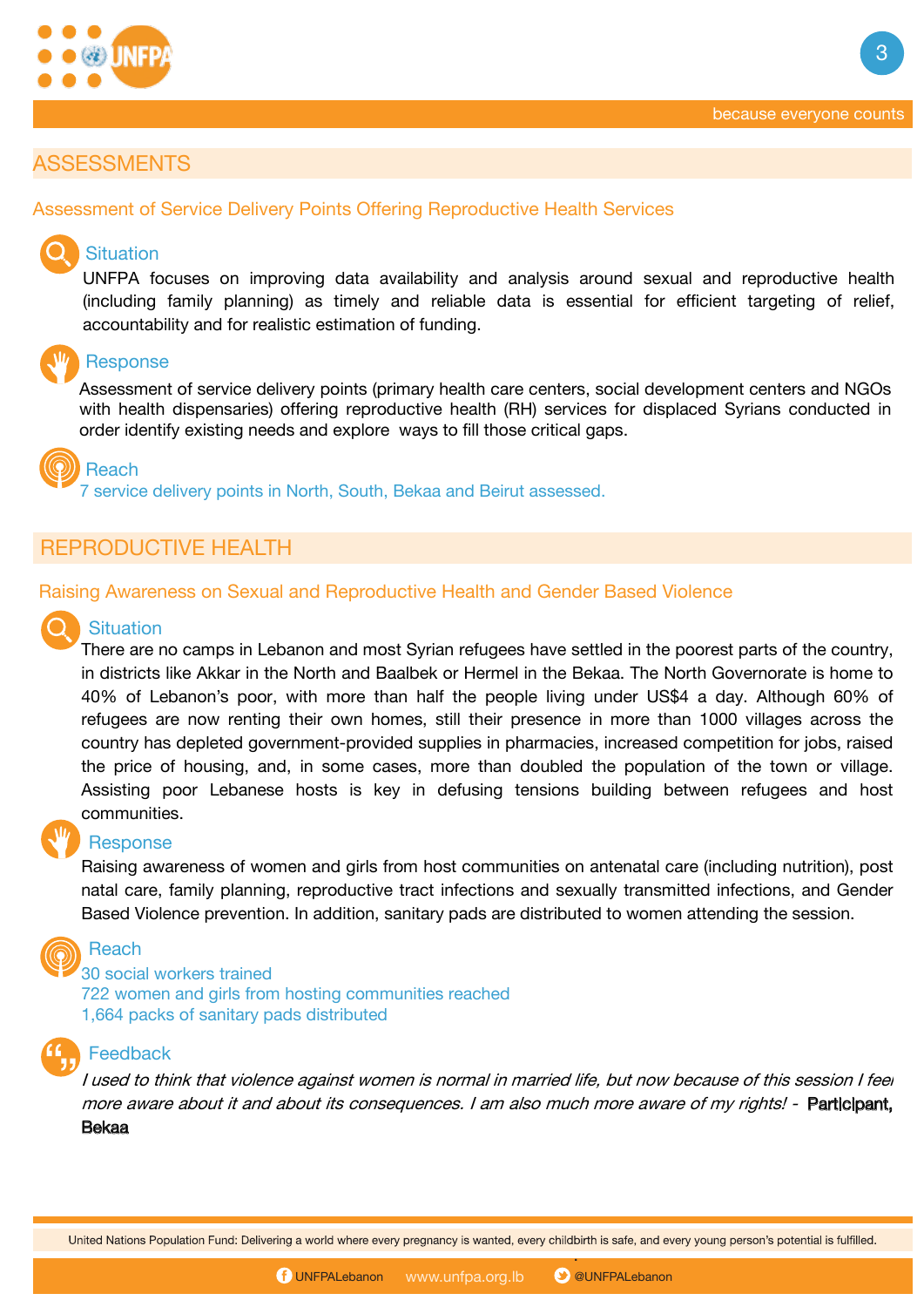

**4**



## **Situation**

UNFPA needs assessment (July- August 2012) showed that while 37% of non-pregnant married women were using contraceptives, reasons for not using any was attributed to high cost, distance, quantity, and unavailability of preferred type of contraceptive. High rates of menstrual irregularity (54%) and pain (44%) and sexually transmitted infections (33%) were also identified.

### **Response**

The Inter-Agency Emergency Reproductive Health (RH) Kits are essential drugs, equipment and supplies assembled into a set of specially designed pre-packaged kits. A total of 13 types of RH kits are readily available to be purchased, shipped and distributed in conflict and humanitarian situations. UNFPA provides RH kits based on thorough needs assessment.

## **Reach**

69 RH kits distributed 35 health service delivery points equipped with various RH kits 13 geographical areas covered 63,960 male condoms distributed 6,375 women recipients of oral and injectable contraception 4,250 adult recipients of treatment of sexually transmitted infections 1,080 women recipients of intrauterine devices Clinical delivery assistance for 135 deliveries provided Miscarriage treatments for 10 women provided Suture of tears (cervical and vaginal) and vaginal examination for 90 women provided Post-rape kits for possible treatment of 300 adults and 60 children provided

#### **Impact**

All 12 Ministry of Social Affairs' Social Development Centres listed on the Refugee Health Info Note supplied with sufficient contraceptive methods and sexually transmitted infections treatment kits.

#### **Feedback**

. and that distribution is free, women are visiting us on <sup>a</sup> monthly basis for their regular supply of oral These kits were really needed, especially in remote areas like ours. Now that we have sufficient quantities contraception **–** Head of centre, Bekaa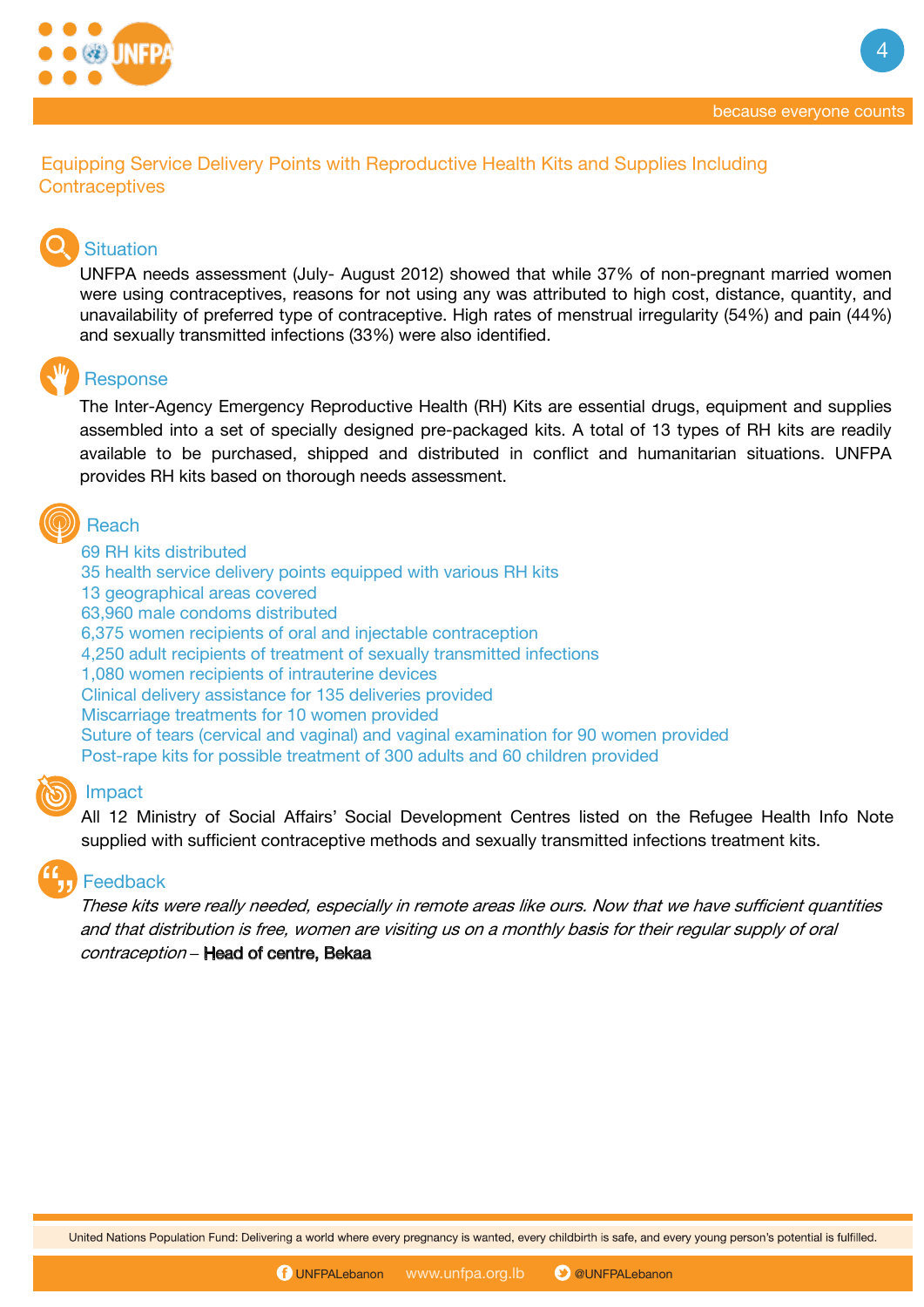

**5**

### **GENDER BASED VIOLENCE**

#### **Training Social Workers on Parenting Strategies**

#### **Situation**

Burden of displacement generates intensive stress that can lead to increased violence within the family. UNFPA needs assessment (July- August 2012) showed that 74% of Syrian women admitted beating their children more than usual. Psychosocial support and equipping women with coping mechanisms can be one of the best ways to ensure the security and well-being of families and entire communities.

#### **Response**

Providing psychological support for Syrian women and children aimed at enabling mothers to deal with their children's behavior in the context of displacement.

## **Reach**

- 2 training manuals developed
- 8 social workers trained
- 5 Social Development Centres (Ministry of Social Affairs) engaged
- 5 geographical areas covered

## **Feedback**

The training was really technical and efficient; it was immediately directed to my work in the field *–* Social worker, Saida

Next Situation Report: July 2013 (Covering May – June 2013)

For further information, please contact: Asma Kurdahi Assistant Representative UNFPA Lebanon kurdahi@unfpa.org

Zein NAHAS Media and Communication Associate UNFPA Lebanon nahas@unfpa.org